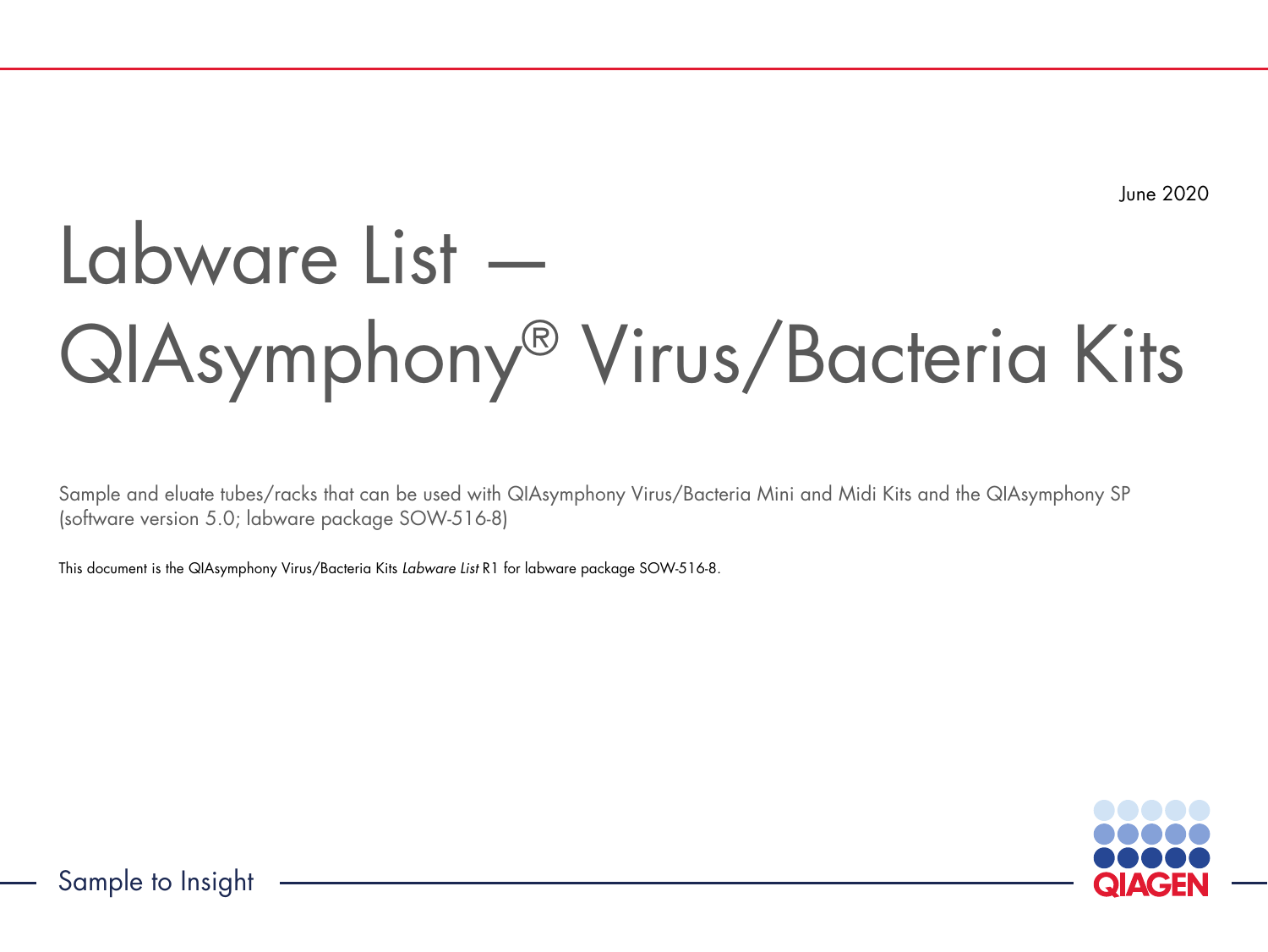# General information

The QIAsymphony Virus/Bacteria Kits are intended for molecular biology applications. This product is not intended for the diagnosis, prevention, or treatment of a disease.

Important: Before using this Labware List, confirm that it is consistent with the labware package installed on your QIAsymphony system.

### Legend

|          | Recommended: These tubes are for use in combination with this protocol.                                 |
|----------|---------------------------------------------------------------------------------------------------------|
|          | User-defined: User is responsible for defining and/or validating as the user deems appropriate.         |
|          | Not recommended: These tubes are not for use in combination with this protocol.                         |
| x/∎      | Minimum sample volume (µl) required per sample per protocol (denoted by x)/clot detection possible.     |
| $x/\Box$ | Minimum sample volume (µl) required per sample per protocol (denoted by x)/clot detection not possible. |
|          |                                                                                                         |

# "Sample" drawer, tube carrier

Note: Ensure that you remove swabs before using tubes on the QIAsymphony SP.

|              |                                                                                 |                     |                                          |                     |                        | Cellfree protocols |                          |                |                | Complex protocols <sup>++</sup> |                |                            |                    |
|--------------|---------------------------------------------------------------------------------|---------------------|------------------------------------------|---------------------|------------------------|--------------------|--------------------------|----------------|----------------|---------------------------------|----------------|----------------------------|--------------------|
|              | Supplier Material                                                               | Example cat.<br>no. | Name in touchscreen                      | Insert              | Cellfree<br>200        | Cellfree<br>500    | Cellfree<br>1000         | Complex<br>200 | Complex<br>400 | Complex<br>800                  | <b>200 OBL</b> | Complex Complex<br>400 OBL | Complex<br>800 OBL |
| <b>BD</b> §§ | 14 ml Falcon® polystyrene round-bottom tube<br>$17 \times 100$ mm               | 352051              | BD#352051<br>FalconPP<br>$17 \times 100$ | No insert<br>needed | 600/                   | 750/               | 1350/                    | 600/           | 800/           | $1200 / \Box$                   |                |                            |                    |
| <b>BD</b>    | 10 ml Vacutainer® whole blood 16 x 100 mm, K2-<br><b>EDTA</b>                   | 367525              | BD#367525<br>VacutainerPP 16 x<br>100    | No insert<br>needed | $\blacksquare^\dagger$ | ▬                  | $\blacksquare^{\dagger}$ |                |                |                                 |                |                            |                    |
| <b>BD</b>    | 4 ml BD™ Vacutainer whole blood, K2-EDTA tube<br>$13 \times 75$ mm <sup>*</sup> | 367839              | BD#367839<br>VacutainerK2 13 x<br>75     | Insert<br>01/1A/02  | ு                      |                    |                          |                |                |                                 |                |                            |                    |

Table continued on next page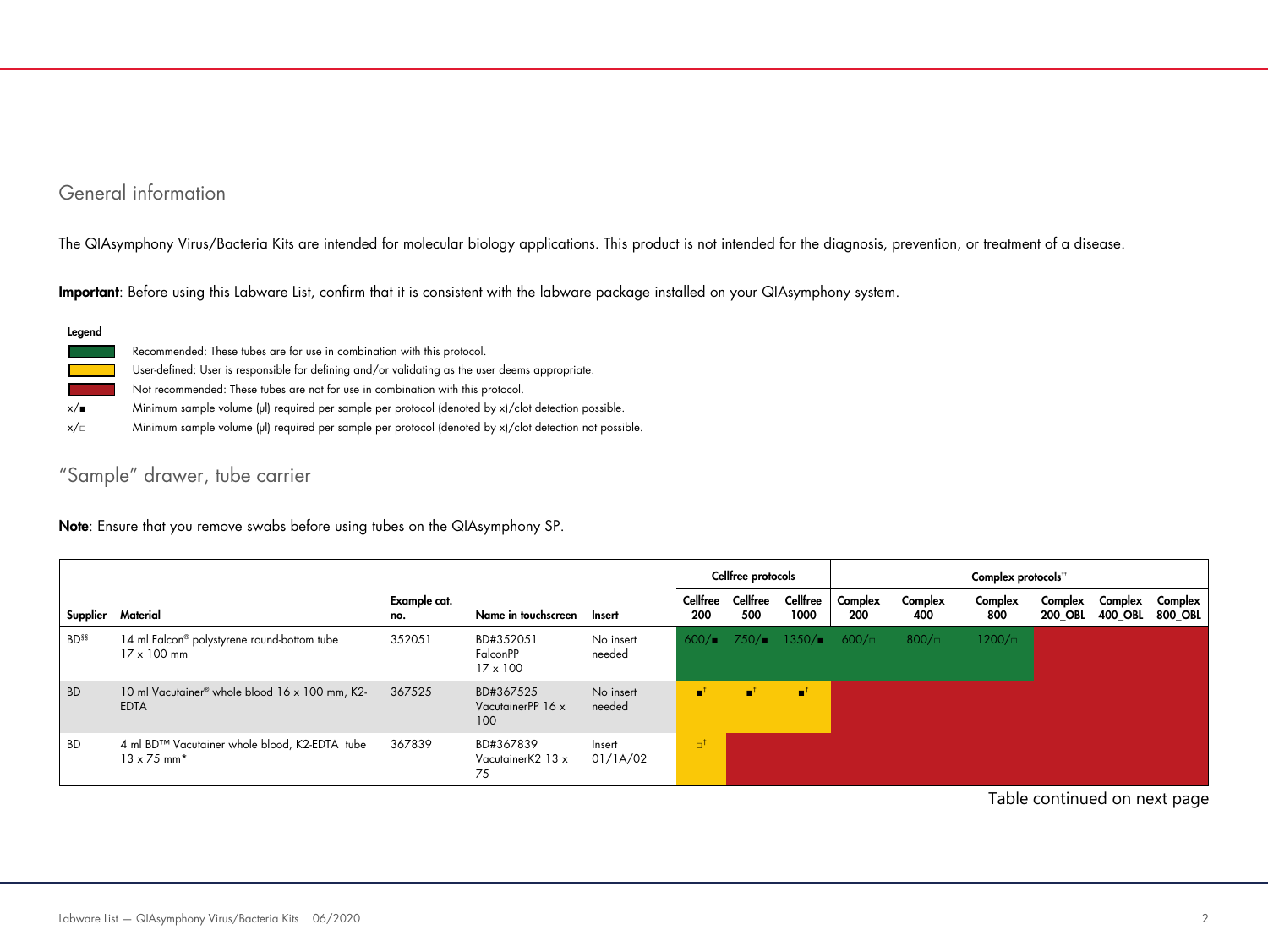|                       |                                                                                                              |                     |                                       |                     |                        | Cellfree protocols       |                          |                |                | Complex protocols <sup>**</sup> |                           |                           |                                         |
|-----------------------|--------------------------------------------------------------------------------------------------------------|---------------------|---------------------------------------|---------------------|------------------------|--------------------------|--------------------------|----------------|----------------|---------------------------------|---------------------------|---------------------------|-----------------------------------------|
| Supplier              | Material                                                                                                     | Example cat.<br>no. | Name in touchscreen                   | Insert              | <b>Cellfree</b><br>200 | Cellfree<br>500          | Cellfree<br>1000         | Complex<br>200 | Complex<br>400 | Complex<br>800                  | Complex<br><b>200 OBL</b> | Complex<br><b>400 OBL</b> | Complex<br>800_OBL                      |
| <b>BD</b>             | 6 ml BD Vacutainer whole blood, K2-EDTA<br>tube 13 x 100 mm*                                                 | 367864              | BD#367864<br>VacutainerK2 13x100      | Insert<br>01/1A/02  | $\Box^{\dagger}$       | $\Box^{\dagger}$         | $\Box^{\dagger}$         |                |                |                                 |                           |                           |                                         |
| BD                    | BD Vacutainer PPT™ Plasma Preparation Tube<br>for Molecular Diagnostic Test Methods <sup>t</sup>             | 362788              | BD#362788<br>PPT 13x100               | Insert<br>01/1A/02  | 3500/at                | 3900/a <sup>t</sup>      | 4400/c                   |                |                |                                 |                           |                           |                                         |
| Copan                 | Copan <sup>®</sup> UTM Tube 10 ml with 3 ml of UTM-RT<br>medium 16 x 100 mm <sup>+</sup>                     | 330 <sub>c</sub>    | COP#330c<br>UTM 16x100                | No insert<br>needed |                        |                          |                          | $\Box$         | $\Box$         | $\Box$                          |                           |                           |                                         |
| Copan                 | Copan ESwab Tube                                                                                             | 480CE               | COP#480CE<br>E-SwabTube               | Insert 01/1A        |                        |                          |                          | $\Box$         | $\Box$         |                                 |                           |                           |                                         |
| Copan                 | Copan UTM Tube with 1 ml UTM Medium<br>(with beads), 1 Regular FLOCKED Swab,<br>Molded Breakpoint 12 x 80mm* | 359C                | COP#359C<br><b>UTM 12x80</b>          | Insert 01/1A        |                        |                          |                          | $\Box$         | $\Box$         |                                 |                           |                           |                                         |
| Copan                 | Copan eNAT <sup>®</sup> Tube <sup>##</sup>                                                                   | 606C                | COP#606C eNAT Tube                    | Insert 01/1A        |                        |                          |                          | 450/           | $800 / \Box$   | 1050/c                          |                           |                           |                                         |
| <b>DNA</b><br>Genotek | Oragene® DNA Self Collection Kit                                                                             | <b>OGR-500</b>      | DGT#OGR-500<br>Oragene DNA            | No insert<br>needed |                        |                          |                          | $\Box$         | $\Box$         | $\Box$                          |                           |                           |                                         |
| Greiner<br>Bio-One    | 9 ml Vacuette® K3EDTA, 16 x 100 mm                                                                           | 455036              | GR#455036<br>VacuettePP 16x100        | No insert<br>needed | $\blacksquare^\dagger$ | $\blacksquare^{\dagger}$ | $\blacksquare^{\dagger}$ |                |                |                                 |                           |                           |                                         |
| Greiner<br>Bio-One    | 6 ml Vacuette K2-EDTA, 13 x 100 mm                                                                           | 456043              | GR#456043<br>VacuetteK2 13x100        | Insert<br>01/1A/02  | $\Box^{\dagger}$       | $\Box^{\dagger}$         | $\Box^{\dagger}$         |                |                |                                 |                           |                           |                                         |
| Novolab               | Novolab glass tubes 16 x 100 mm                                                                              | <b>CHA0002</b>      | <b>NL#CHA0002</b><br>GlassTube 16x100 | No insert<br>needed | $700/\blacksquare$     | $1000/\blacksquare$      | $1500/\blacksquare$      | $700 / \Box$   | $900 / \Box$   | $1300 / \Box$                   |                           |                           |                                         |
| Nunc                  | 3.6ml Nunc® CryoTube® 12.5 x 72 mm                                                                           | 379189              | NU#379189<br>3.6Cryo 12.5x72          | Insert 1A/02        | $\Box$                 | $\Box$                   | $\Box$                   | $\Box$         | $\Box$         | $\Box$                          |                           |                           |                                         |
| Nunc                  | 4.5 ml Nunc CryoTube 12.5 x 92 mm                                                                            | 363452              | NU#363452<br>4.5mlCryo 12.5x92        | Insert 1A/02        | $\Box$                 | $\Box$                   | $\Box$                   | $\Box$         | $\Box$         | $\Box$                          |                           |                           | $1040/\Box$ <sup>1</sup> 1855/ $\Box$ 1 |
| Roche                 | Roche® STM (Specimen Transport Medium)<br>Tube $13 \times 83$ mm                                             | 20753920122         | RO#20753920122<br>STM 13x83           | Insert 01/1A        |                        |                          |                          | $\Box$         | $\Box$         |                                 |                           |                           |                                         |

## "Sample" drawer, tube carrier (continued)

Table continued on next page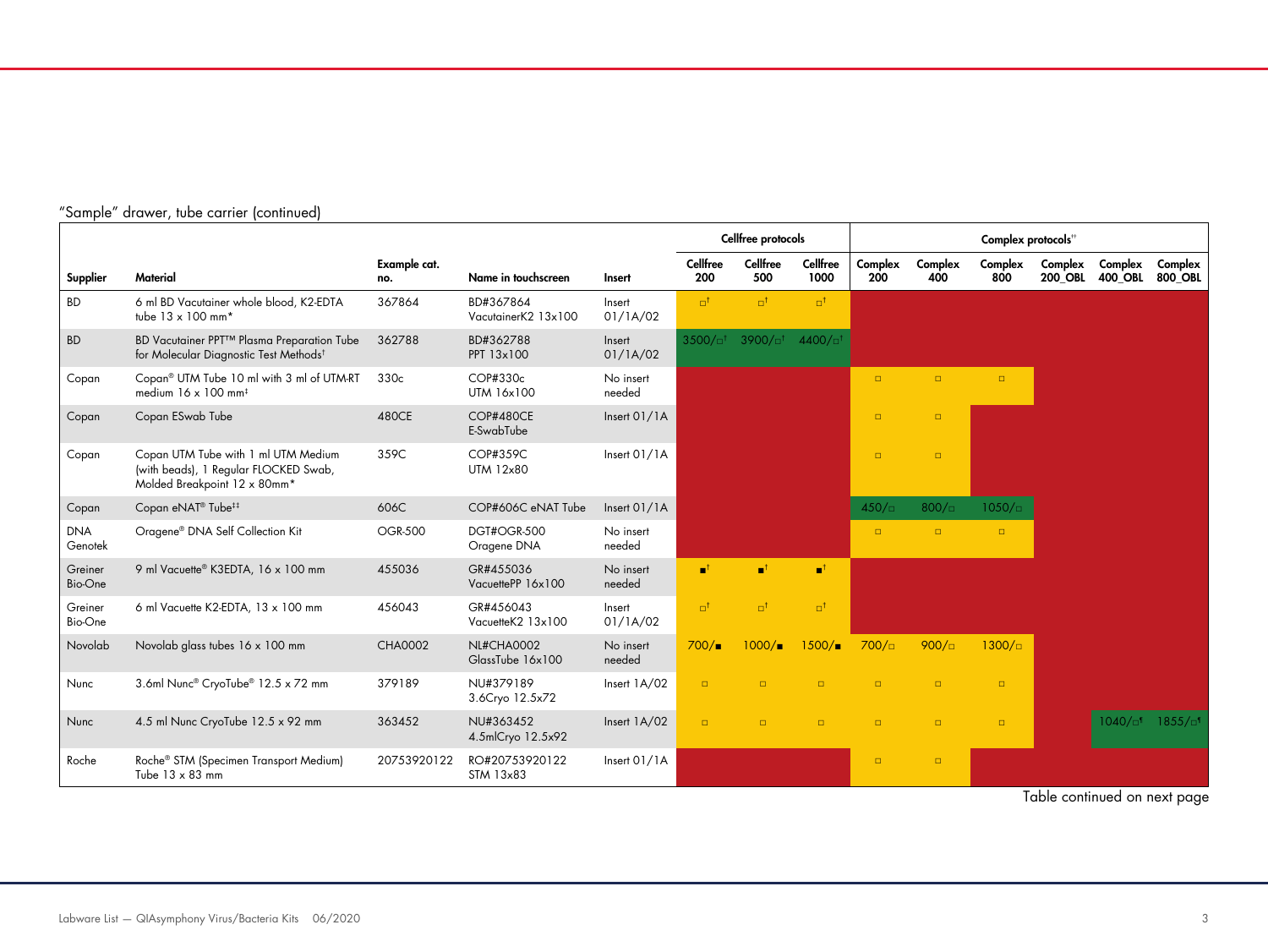|          | Jumple Gruwer, lobe currier (commoeur                                                   |                     |                                    |                     |                        | Cellfree protocols       |                          |                |                | Complex protocols <sup>**</sup> |                           |                                   |                     |
|----------|-----------------------------------------------------------------------------------------|---------------------|------------------------------------|---------------------|------------------------|--------------------------|--------------------------|----------------|----------------|---------------------------------|---------------------------|-----------------------------------|---------------------|
|          | Supplier Material                                                                       | Example cat.<br>no. | Name in touchscreen                | Insert              | Cellfree<br>200        | Cellfree<br>500          | Cellfree<br>1000         | Complex<br>200 | Complex<br>400 | Complex<br>800                  | Complex<br><b>200 OBL</b> | Complex Complex<br><b>400 OBL</b> | 800 OBL             |
| Sarstedt | 4 ml S-Monovette K2-EDTA, 15 x 75 mm                                                    | 3.1068.001          | SAR#31068001<br>Monov 15x75        | No insert<br>needed | $\blacksquare^\dagger$ |                          |                          |                |                |                                 |                           |                                   |                     |
| Sarstedt | 7.5 ml S-Monovette Lithium-Heparin, 15 x 92<br>mm                                       | 1.1608.001          | SAR#11608001<br>Monov 15x92        | No insert<br>needed | m,                     | $\blacksquare^{\dagger}$ | $\blacksquare^{\dagger}$ |                |                |                                 |                           |                                   |                     |
|          | Sarstedt 9 ml S-Monovette K2-EDTA, 16 x 92 mm                                           | 2.1066.001          | SAR#21066001<br>Monov16x92         | No insert<br>needed | mt.                    | пt                       | $\blacksquare^{\dagger}$ |                |                |                                 |                           |                                   |                     |
| Sarstedt | 4.9 ml S-Monovette K2-EDTA, 13 x 90 mm                                                  | 4.1931.001          | SAR#41931001<br>MonovK2 13x90      | Insert 01/1A        | $\Box^{\dagger}$       |                          |                          |                |                |                                 |                           |                                   |                     |
|          | Sarstedt 2 ml Micro tube, PP, NON-SKIRTED                                               | 72.693              | SAR#72.693<br>T2.0 Screw           | Insert 03/3B        | $300 / \Box$           | $600 / \Box$             | $1200 / \Box$            | $300 / \Box$   | 500/n          | $950/\Box$ **                   | $630/\Box$ <sup>1</sup>   | $1040/\Box$ 1                     |                     |
| Sarstedt | 7 ml Sarstedt <sup>®</sup> reagent and cetrifuge tube<br>round bottom $13 \times 82$ mm | 60.550.100          | SAR#60550100<br>13x82 Round        | Insert 01/1A        | $\Box$                 | $\Box$                   | $\Box$                   | $\Box$         | $\Box$         | $\Box$                          |                           |                                   |                     |
| Sarstedt | Reagent and centrifuge tube 16.8 x 82 mm                                                | 55.524              | SAR#55524<br>Tube 16.8x82          | No insert<br>needed | ٠                      | п                        | п                        | $\Box$         | $\Box$         | $\Box$                          |                           | $\mathbf{u}^{\mathbf{q}}$         | $\Box$ <sup>1</sup> |
| Sarstedt | Reagent and centrifuge tube 16.8 x 67 mm                                                | 55.533              | SAR#55533<br>Tube 16.8x67          | No insert<br>needed | п                      |                          | п                        | $\Box$         | $\Box$         | $\Box$                          |                           | $\Box^{\P}$                       | $\Box$              |
| Sarstedt | 10 ml Urine Monovette 102 x 15 mm                                                       | 10.252              | SAR#10.252<br>UrineMonov 15x102    | No insert<br>needed |                        |                          |                          | $\Box$         | $\Box$         | $\Box$                          |                           |                                   |                     |
| Sarstedt | 2 ml Micro tube, PP, SKIRTED                                                            | 72.694              | SAR#72.694<br>T2.0 ScrewSkirt      | Insert 3B           | $300/\Box^{8}$         | $600 / \Box$             | $1200 / \square$         | $300/\Box$     | $500/\square$  | 950/ $\mathbb{R}^*$             | $630/\Box$                | 1040 / <sup>f</sup>               |                     |
| Sarstedt | 1.5 ml Micro tube, PP, NON-SKIRTED                                                      | 72.607              | SAR#72.607<br>T1.5 Screw           | Insert 3B           | $\Box$                 | $\Box$                   | $\Box$                   | $\Box$         | $\Box$         | $\Box$                          |                           |                                   |                     |
| Sarstedt | 10 ml Sarstedt polypropylene tube, round<br>bottom                                      | 62.551.201          | SAR#62.551.201 T10.0<br>ScrewSkirt | No insert<br>needed | п                      |                          | п                        | $\Box$         | $\Box$         | $\Box$                          |                           |                                   |                     |

# "Sample" drawer, tube carrier (continued)

Table continued on next page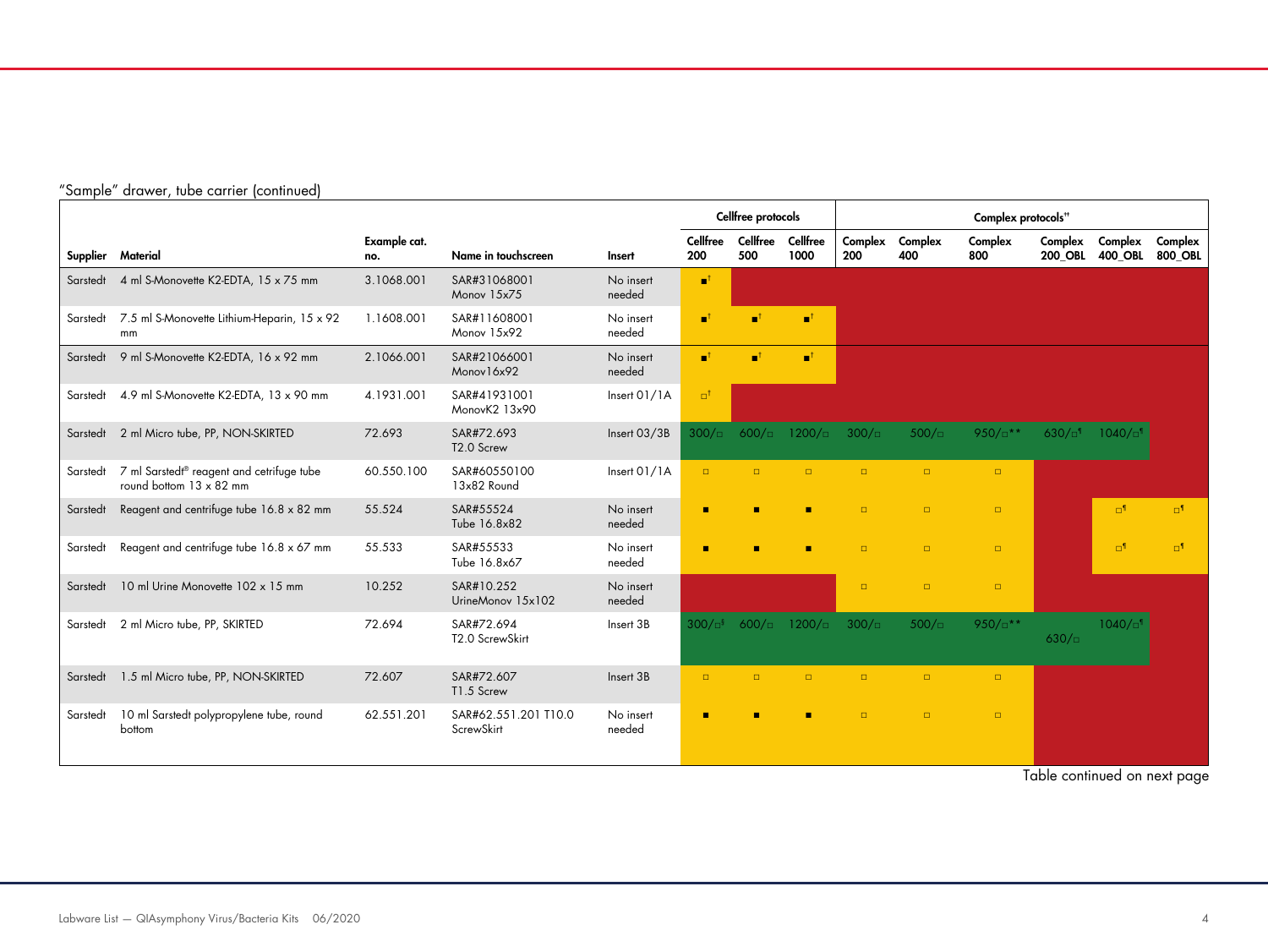|  |  |  |  | "Sample" drawer, tube carrier (continued) |  |
|--|--|--|--|-------------------------------------------|--|
|--|--|--|--|-------------------------------------------|--|

|          |                                                                 |                     |                                       |                     | Cellfree protocols       |                 |                         |                |                | Complex protocols <sup>++</sup> |                           |                    |                    |
|----------|-----------------------------------------------------------------|---------------------|---------------------------------------|---------------------|--------------------------|-----------------|-------------------------|----------------|----------------|---------------------------------|---------------------------|--------------------|--------------------|
| Supplier | <b>Material</b>                                                 | Example cat.<br>no. | Name in touchscreen                   | Insert              | Cellfree<br>200          | Cellfree<br>500 | <b>Cellfree</b><br>1000 | Complex<br>200 | Complex<br>400 | Complex<br>800                  | Complex<br><b>200 OBL</b> | Complex<br>400 OBL | Complex<br>800 OBL |
| Sarstedt | 3.5 ml Sarstedt tube 66 x 11.5 mm                               | 60.549.001          | SAR#60.549.001<br>T3.5 ScrewSkirt     | Insert 02/2A        | $\Box$                   | $\Box$          | $\Box$                  | $\Box$         | $\Box$         | $\Box$                          |                           |                    |                    |
| Sarstedt | 10 ml Sarstedt Reagent and centrifuge<br>tube                   | 60.9921.829         | SAR#60.9921.829 T10.0<br>ScrewSkirt V | No insert<br>needed | $\blacksquare$           | п               |                         | $\Box$         | $\Box$         | $\Box$                          |                           |                    |                    |
| Starlab  | 1.5 ml Plain Skirted Tube, Natural<br><b>Standard Screw Cap</b> | E1415-2241          | SL#E1415-2241<br>T1.5 ScrewSkirt      | Insert 3B           | $\Box$                   | $\Box$          | $\Box$                  | $\Box$         | $\Box$         | $\Box$                          |                           |                    |                    |
| Terumo   | 9 ml Venosafe® tube K2-EDTA, 16 x 100<br>mm                     | VF-109SDK           | TER#VF-109SDK<br>Venosafe 16x100      | No insert<br>needed | $\blacksquare^{\dagger}$ | n               | n.                      |                |                |                                 |                           |                    |                    |
| Terumo   | 5.5 ml Venosafe tube K2-EDTA, 13 x<br>$100$ mm                  | VF-076SDK           | TER#VF-076SDK<br>VenosafeK2 13x100    | Insert<br>1A/02/2A  | ு'                       |                 |                         |                |                |                                 |                           |                    |                    |

This tube type may fit loosely in tube insert(s) 01 or 02, which can result in movement of the tubes during sample input. We recommend using the tube insert 1A or 2A.

<sup>t</sup> This tube must be filled with the nominal volume for blood (5 ml), as recommended by the manufacturer. Centrifugation must be carried out in a swing-rotor, according to the manufacturer's instructions. In some cases, t above the layer of gel may not be sufficient for sample transfer. Make sure that the plasma volume above the level is sufficient. Otherwise, transfer the plasma manually to a secondary tube which can then be placed onto th QIAsymphony SP.

- ‡ These tubes have a screw thread at the top edge. Screw threads of adjacent tubes may clash, leading to incorrect positioning.
- § If using CSF as sample material, 350 µl input volume is needed.
- ¶ For the OBL (off-board lysis) protocols, the required volume is defined by the lysate volume generated during manual lysis.
- \*\* If using alcohol containing transport media as sample material, 1050 µl sample volume is required.

<sup>tt</sup> To aspirate 4 samples at the same time for Complex protocols, ensure that identical tube inserts are loaded in groups of 4 (e.g., positions 1–4 should be loaded with identical inserts, positions 5–8 should be loaded w inserts, and so on) and only compatible tubes are used for each group of 4. If incompatible tubes are used in a group of 4, the run cannot be started. For tubes requiring "no insert needed", inserts 01, 02, and 3A, all lis compatible with each insert. When using insert 1A, the following tube combinations are compatible: combination 1) SAR#60550100 13 x 82 Round with COP#480CE E-SwabTube and RO#20753920122 STM 13 x 83; combination 2) NU#379189 3.6 Cryo 12.5 x 72 with NU#363452 4.5 Cryo 12.5 x 92. COP#359C UTM 12 x 8 is not compatible with any other tube. In order to create groups of 4 compatible tubes, if necessary, transfer samples from primary tubes into secondary tubes. If bar codes are used, transfer the bar code labels onto the secondary tubes, scan the bar codes from the primary tubes, or manually type in the bar coded information after loading If the total number of samples is not a multiple of 4, the final positions of the tube carrier can remain empty (e.g., if positions 1 to 9 contain samples and positions 10 to 24 are empty, it is not necessary to fill posit

- ‡‡ Copan eNAT Tube (Copan cat. no. 606C) is currently not available in the United States and Canada.
- <sup>§§</sup> BD was the previous supplier of this tube and Corning Inc. is now the new supplier.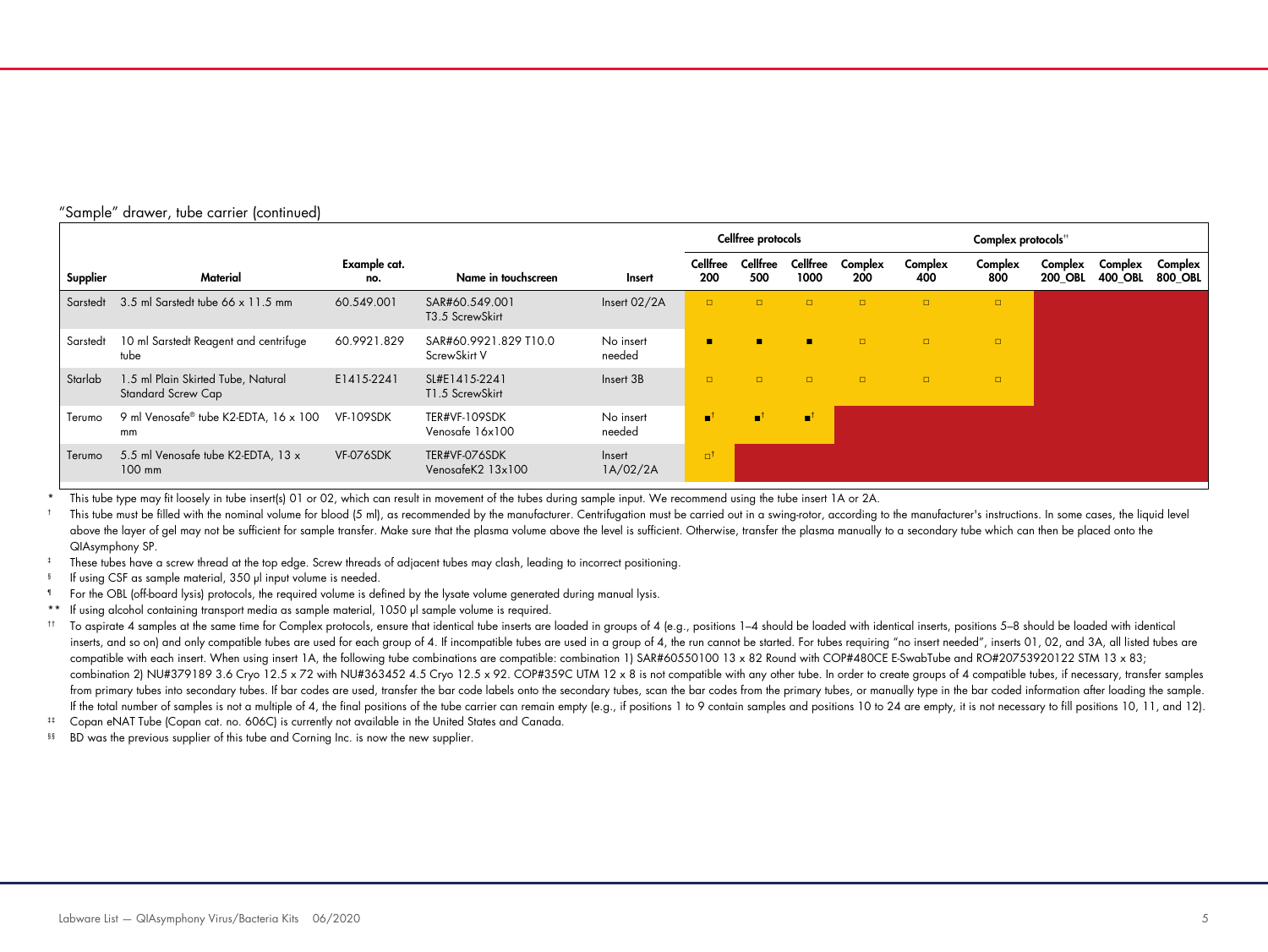# "Sample" drawer, tube carrier, FIX labware

To minimize dead volumes, secondary tubes can be used without liquid-level detection. FIX labware has been designed for this purpose and does not support liquid-level detection or clot detection. FIX sample tubes impose aspiration restrictions; sample is aspirated at a defined height in the tube. This height is defined by the volume of sample to be transferred. Therefore, it is essential to make sure that the volume listed in the table is used.

Note: It is possible to process tubes for use with and without liquid-level detection within the same batch/run.

|          |                                  |                  |                                           |                |                 | Cellfree protocols |                  |                |                   |                | Complex protocols <sup>++</sup> |                    |                    |
|----------|----------------------------------|------------------|-------------------------------------------|----------------|-----------------|--------------------|------------------|----------------|-------------------|----------------|---------------------------------|--------------------|--------------------|
| Supplier | Material                         | Example cat. no. | Name in touchscreen                       | <b>Insert</b>  | Cellfree<br>200 | Cellfree<br>500    | Cellfree<br>1000 | Complex<br>200 | Complex<br>400    | Complex<br>800 | Complex<br><b>200 OBL</b>       | Complex<br>400 OBL | Complex<br>800 OBL |
| Sarstedt | 2 ml Micro tube, PP, NON-SKIRTED | 72.693           | SAR FIX #72.693<br>T <sub>2.0</sub> Screw | Insert $03/3B$ | 220/            |                    |                  | 220/r          | 420 <sub>ii</sub> | 820/           |                                 |                    |                    |
| Sarstedt | 2 ml Micro tube, PP, SKIRTED     | 72.694           | SAR FIX #72.694<br>T2.0 ScrewSkirt        | Insert 3B      | 220/            |                    |                  | 220/r          | $420/\square$     | 820/           |                                 |                    |                    |

\* To aspirate 4 samples at the same time, ensure that identical tube inserts are loaded in groups of 4 (e.g., positions 1–4 should be loaded with identical inserts, positions 5–8 should be loaded with identical inserts, an compatible tubes are used for each group of 4 inserts. In order to create groups of 4 compatible tubes, if necessary, transfer samples from primary tubes into secondary tubes. If bar codes are used, transfer the bar code l secondary tubes, scan the bar codes from the primary tubes, or manually type in the bar coded information after loading the sample. If the total number of samples is not a multiple of 4, the final positions of the tube car empty (e.g., if positions 1 to 9 contain samples and positions 10 to 24 are empty, it is not necessary to fill positions 10, 11, and 12).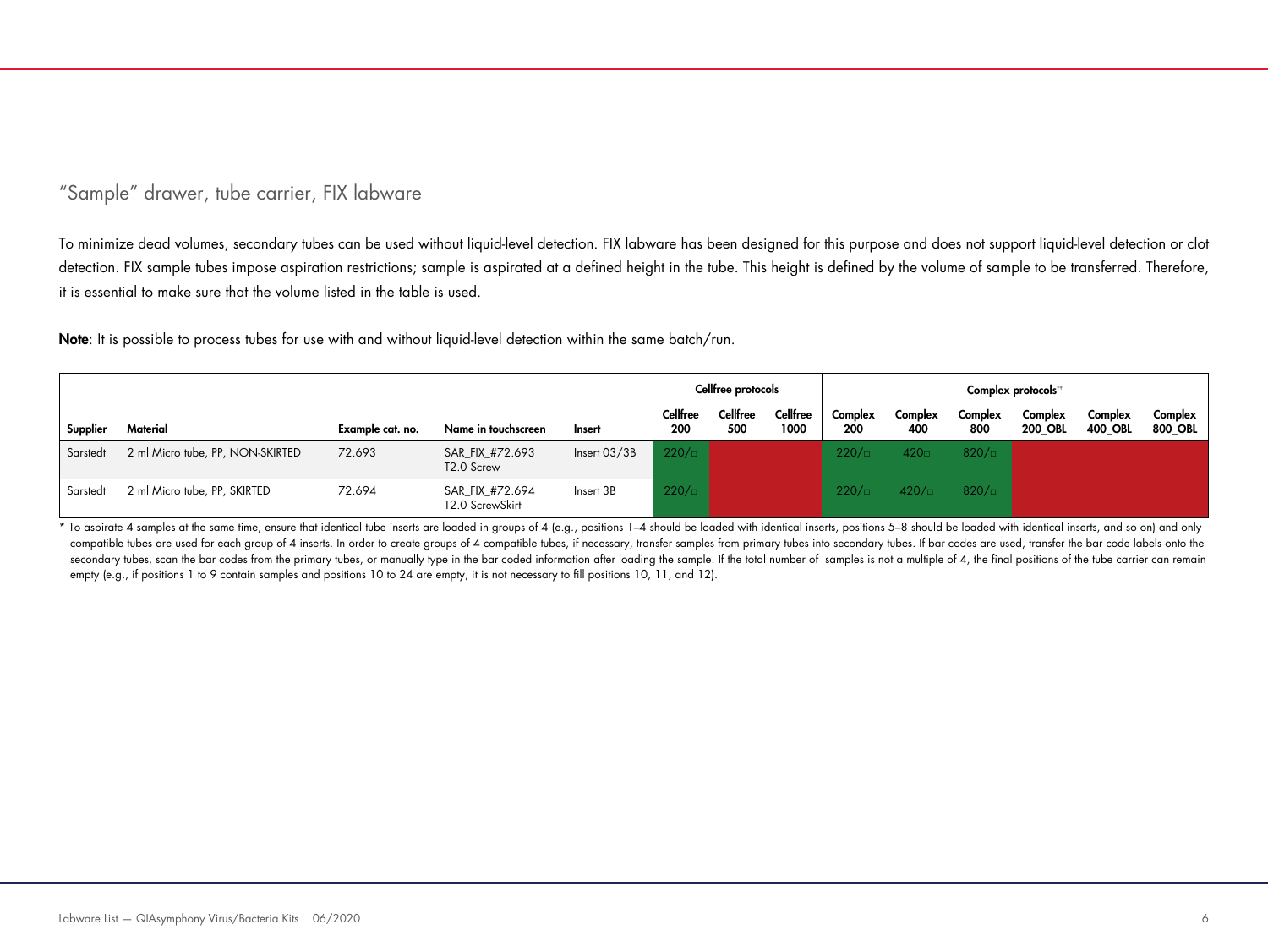"Sample" drawer, tube carrier (internal control–carrier RNA–Buffer AVE mixture)

Note: Preparation of the internal control–carrier RNA–Buffer AVE mixture is described in the corresponding protocol sheet.

Note: The tube carrier containing the internal control-carrier RNA-Buffer AVE mixture (s) must be placed in slot A of the "Sample" drawer.

Note: Only protocols that allow the use of internal control are included in this table.

|          |                                                                  |                  |                                      |                  |                 | Cellfree protocols |                  |                | Complex protocols <sup>**</sup> |                |
|----------|------------------------------------------------------------------|------------------|--------------------------------------|------------------|-----------------|--------------------|------------------|----------------|---------------------------------|----------------|
| Supplier | Material                                                         | Example cat. no. | Name in touchscreen                  | Insert           | Cellfree<br>200 | Cellfree<br>500    | Cellfree<br>1000 | Complex<br>200 | Complex<br>400                  | Complex<br>800 |
| BD*      | 14 ml Falcon polystyrene round-bottom tube<br>$17 \times 100$ mm | 352051           | BD#352051<br>FalconPP 17x100         | No insert needed |                 |                    |                  |                |                                 |                |
| Sarstedt | 2 ml Micro tube, PP, NON-SKIRTED                                 | 72.693           | SAR#72.693<br>T <sub>2.0</sub> Screw | Insert $03/3B$   |                 |                    |                  |                |                                 |                |
| Sarstedt | 2 ml Micro tube, PP, SKIRTED                                     | 72.694           | SAR#72.694<br>T2.0 ScrewSkirt        | Insert 3B        |                 |                    |                  |                |                                 |                |

\* BD was the previous supplier of this tube and Corning Inc. is now the new supplier.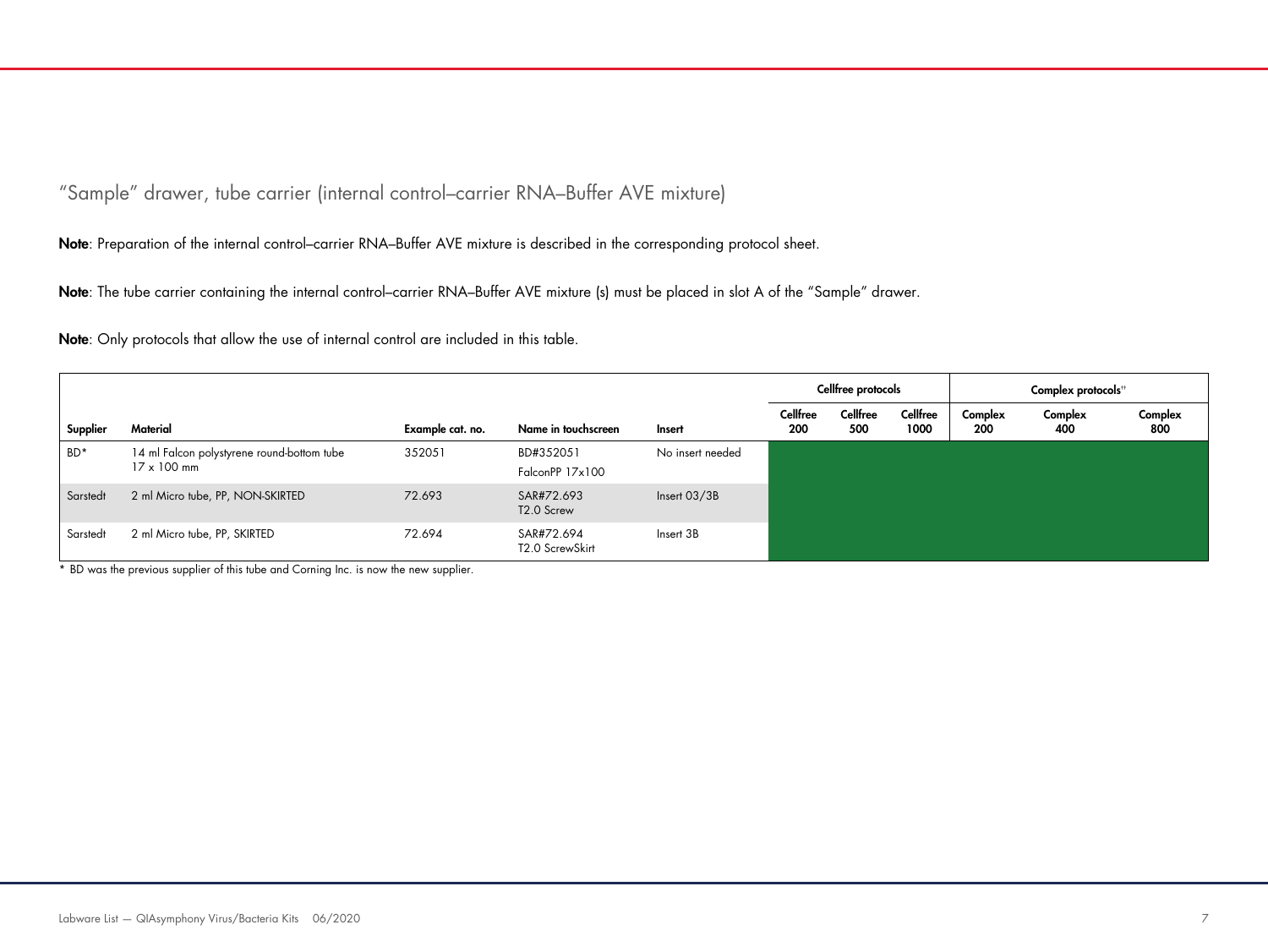# "Eluate" drawer

|          |                                        |                     |                                             |                                       |                                                      | Cellfree protocols |                 |                         |                |                | Complex protocols <sup>**</sup> |                    |                    |                    |
|----------|----------------------------------------|---------------------|---------------------------------------------|---------------------------------------|------------------------------------------------------|--------------------|-----------------|-------------------------|----------------|----------------|---------------------------------|--------------------|--------------------|--------------------|
| Supplier | Material                               | Example<br>cat. no. | Category                                    | Name in<br>touchscreen                | Adapter on<br>Elution slots <sup>t</sup>             | Cellfree<br>200    | Cellfree<br>500 | <b>Cellfree</b><br>1000 | Complex<br>200 | Complex<br>400 | Complex<br>800                  | Complex<br>200_OBL | Complex<br>400_OBL | Complex<br>800_OBL |
| QIAGEN   | <b>Elution Microtubes CL</b><br>96     | 19588               | Deep Well                                   | QIA#19588<br>*EMTR                    | <b>Elution Microtube Rack</b><br>QS (cooling slot 1) |                    |                 |                         |                |                |                                 |                    |                    |                    |
|          |                                        |                     |                                             | QIA#19588<br><b>EMTR</b>              | No adapter needed (non-<br>cooling slots 2-3)        |                    |                 |                         |                |                |                                 |                    |                    |                    |
| Sarstedt | 2 ml Micro tube, PP,<br>NON-SKIRTED    | 72693               | Tube 2.0ml /Tube_2.0ml<br>AdapterV1 (no BC) | SAR#72.693<br>**T2.0 Screw            | Micro Tube Screw Cap<br>QS (cooling slot 1)          |                    |                 |                         |                |                |                                 |                    |                    |                    |
|          |                                        |                     |                                             | SAR#72.693<br>*T2.0 Screw             | Micro Tube Screw Cap<br>QS (cooling slot 1)          |                    |                 |                         |                |                |                                 |                    |                    |                    |
|          |                                        |                     |                                             | SAR#72.693<br>T2.0 Screw              | 24-Tube 1.5/2.0 ml QS<br>(non-cooling slots 2-4)     |                    |                 |                         |                |                |                                 |                    |                    |                    |
| Sarstedt | 2 ml Micro tube, PP,<br><b>SKIRTED</b> | 72694               | Tube 2.0ml /Tube_2.0ml<br>AdapterV1 (no BC) | SAR#72.694<br>$*$ *T2.0<br>ScrewSkirt | Micro Tube Screw Cap<br>QS (cooling slot 1)          |                    |                 |                         |                |                |                                 |                    |                    |                    |
|          |                                        |                     |                                             | SAR#72.694<br>$*T2.0$<br>ScrewSkirt   | Micro Tube Screw Cap<br>QS (cooling slot 1)          |                    |                 |                         |                |                |                                 |                    |                    |                    |
|          |                                        |                     |                                             | SAR#72.694<br>T2.0 ScrewSkirt         | 24-Tube 1.5/2.0 ml QS<br>(non-cooling slots 2-4)     |                    |                 |                         |                |                |                                 |                    |                    |                    |

\* Indicates labware that can be cooled using a cooling adapter with bar code (transferable and usable on QIAsymphony AS).

\*\* Indicates labware that can be cooled using a cooling adapter without bar code (non-transferable and not usable on QIAsymphony AS).

 $^\dagger$  Do not use 96-well plates on "Elution slot 4" because the robotic arm cannot access all positions.

For ordering information, visit www.qiagen.com/goto/QIAsymphony.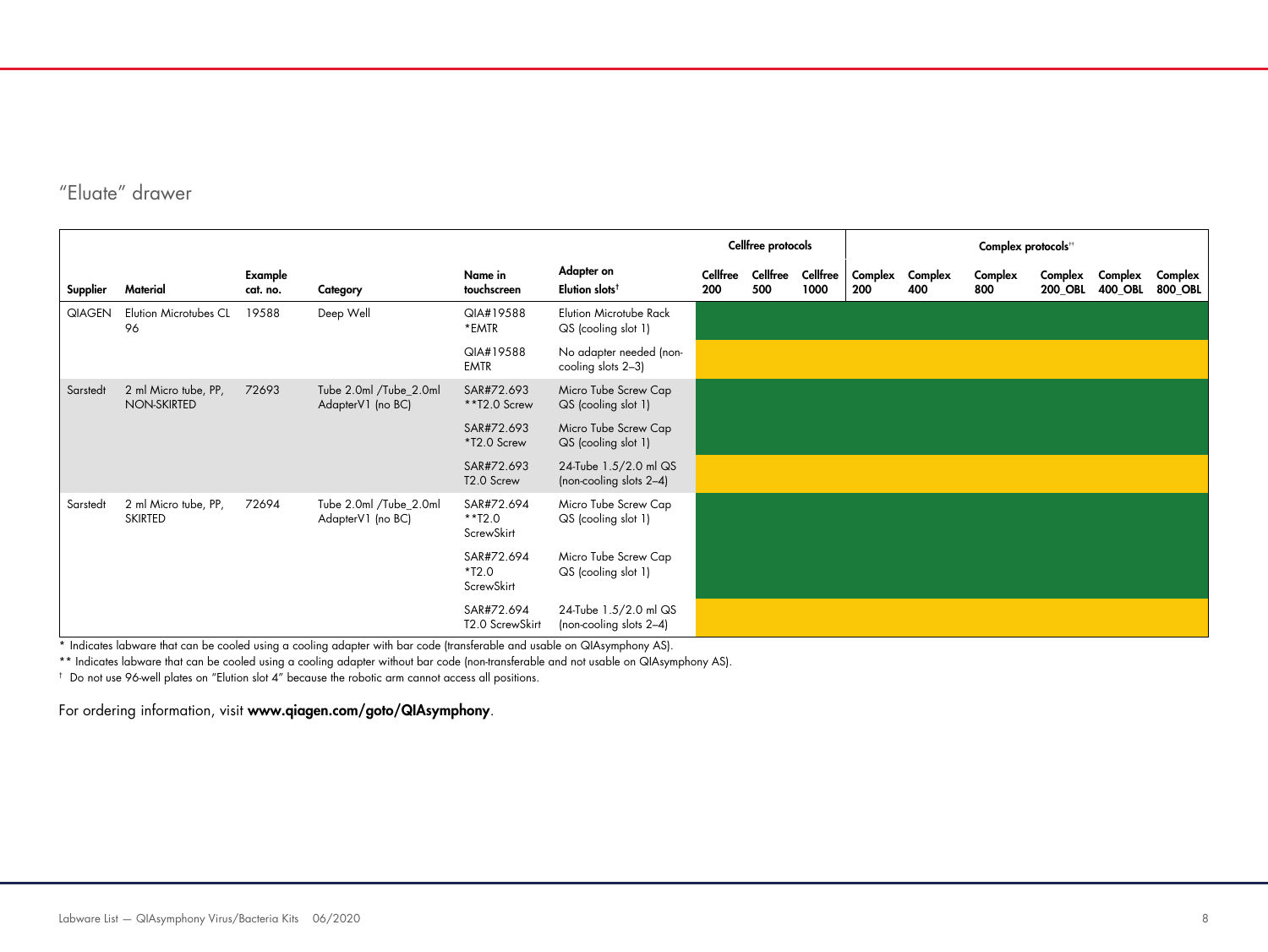# Revision history

| Date                      | Changes                                       |
|---------------------------|-----------------------------------------------|
| , June 2020<br><b>D</b> 1 | Initial release for new labware package 516-8 |

For up-to-date licensing information and product-specific disclaimers, see the respective QIAGEN® kit handbook or user manual. QIAGEN kit handbooks and user manuals are available at www.qiagen.com or can be requested from QIAGEN Technical Services or your local distributor.

Trademarks: QIAGEN®, Sample to Insight®, QIAsymphony® (QIAGEN Group); BD™, PPT™, Vacutainer® (Becton, Dickinson and Company). Copan®, eNAT™ (Copan Italia S.P.A.); Corning®, Falcon® (Corning, Inc.); Oragene® (DNA Genotek In GmbH); Roche® (Roche Group); Sarstedi®, SMonovette® (Sarstedt AG and Co.); Starlab® (Starlab Group); Terumo®, Venosate® (Terumo Europe N.V.); CryoTube®, Nunc® (Thermo Fisher Scientific or its subsidiaries). Registered name considered unprotected by law. 06/2020 HB-0678-L05-001 © 2020 QIAGEN, all rights reserved.